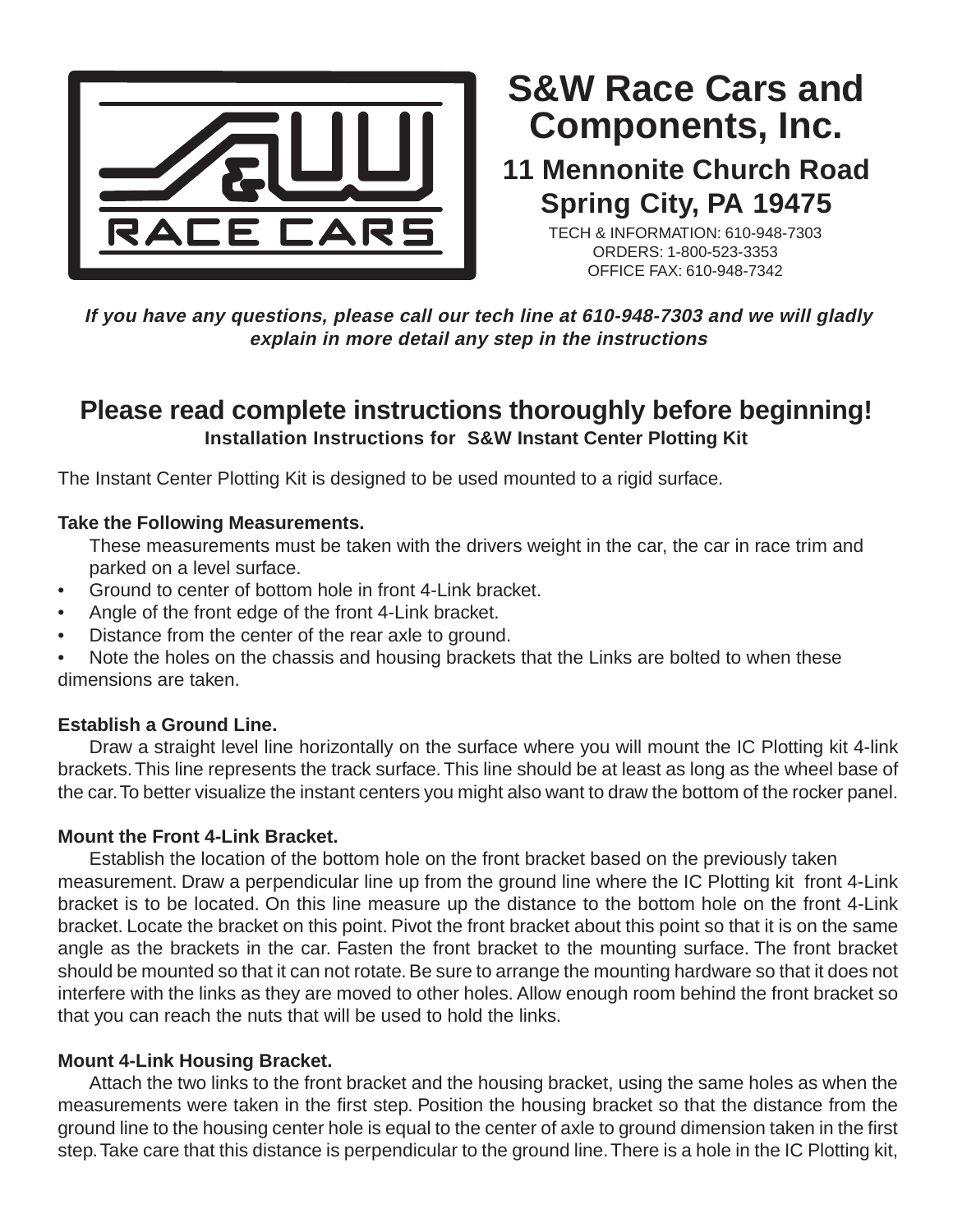housing bracket that is on the housing/axle center line. Use this hole to mount the housing bracket. The housing bracket should be free to rotate. Space the housing bracket so that it is at the same distance from the mounting surface as the front bracket.

#### **Plotting the Instant Centers for Your Car.**

The links that are supplied with the IC Plotting Kit are designed so that the straight edges on the extended portion are in-line with the bolt hole centers. The intersections of the two edges are the instant centers. There will be link arrangements that do not intersect due to the length of the extensions. To get these intersections extend the edges with straight edges or string lines. There are 144 possible instant centers locations (you may find that different link location have the same IC's). As you plot the intersections for the various IC's give each a unique identification. One method is to use letters for the holes on the housing bracket and numbers for the holes on the chassis bracket (it is S&W's practice to start with the bottom holes).

#### **Draw the Center of Gravity and the Neutral Axis.**

Refer to the Section "Finding Your Cars Center of Gravity" if you have not already done so. The neutral axis is an imaginary line drawn from the intersection of the rear axle centerline with the ground and the intersection point of the height of the C/G with the front spindle center line. (Refer to attached drawing)

#### **Establish a Baseline Instant Center.**

 Start from a baseline instant center and evaluate the effectiveness of the many IC setting. Choose a baseline Instant Center above or below the neutral line depending on whether you want the rear of the car to raise or squat during the launch. IC's below the neutral axis will cause the front of the car the lift during acceleration. IC's above the neutral axis will cause the rear of the car to lift during acceleration. To obtain a "neutral reaction" chose an IC as close to the neutral line as possible. Note the reaction of the chassis for the base line IC. Experiment with different IC and note the reactions.

With the Instant Center Plotting kit mounted, and the ground line, neutral line and center of gravity drawn you now have a visual method of determining how your chassis will react to different IC's during acceleration.

#### **Finding the Center of Gravity (C/G) of Your car.**

Finding the front to rear location of the center of gravity.

For this step you will need access to accurate wheel scales. Note the weight at each wheel with the car in race trim and the driver's weight in the car.

#### Note the following data.

- W (Total Weight of the car, pounds) =
- WB (Wheel base, inches) =
- Wf (Total weight on both front tires, pounds) =